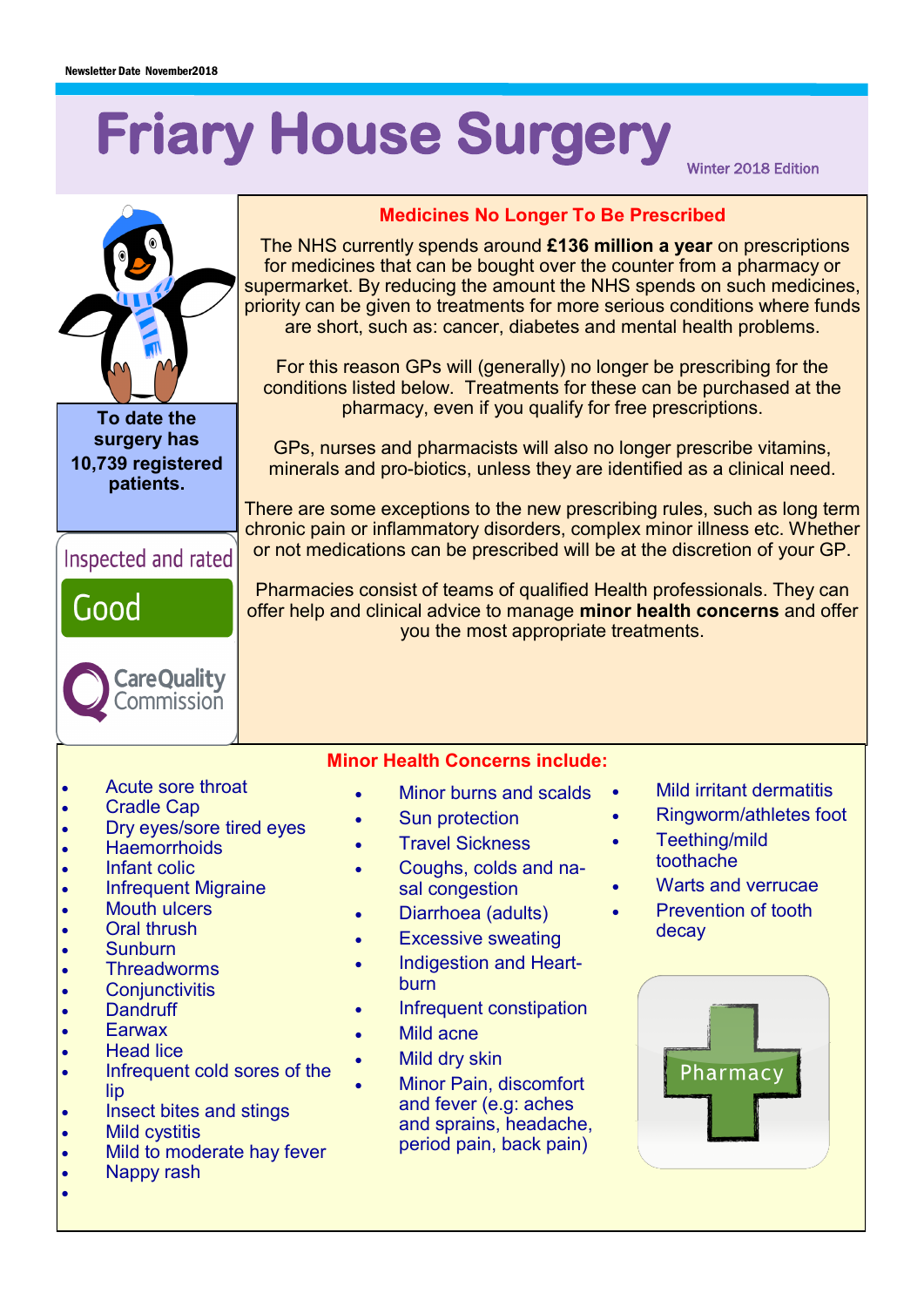# **Your Data Matters How to Opt Out**

Information about your health and care helps us to improve our services for you, speed up diagnosis, plan local services and research new treatments.

In May 2018, rules regarding how this data can be used were improved.

The NHS is legally bound to keep patient data safe and secure.

Wherever possible the NHS uses data that does not identify you, however sometimes it is necessary to use confidential patient information in research and planning.

You as a patient can choose whether your confidential patient information can be used for these purposes.

If you would **NOT** like it to be used, you must **OPT OUT** either online or through the telephone service:

#### **nhs.uk/your-nhs-data-matters**

#### **0300 303 5678**

You can change your choice at any time. Information regarding how your confidential information can be used and the opt out service is available in different formats for:

- **Carers**
- Black and ethnic minorities
- Young people

Please ask a member of staff on where to find information regarding this.



#### **Phonecalls**

# **Please keep your phones with you!**

If you are expecting a call from a GP or Clinical Practitioner, please ensure that your phone is kept with you at all times, with the volume adequate and that you are able to answer a private call.

The medical staff will try to contact you twice only, and if unsuccessful you will have to re-arrange your call for another day.

We cannot quarantee a time that the clinical team will ring, this can be anytime up until 7.30pm.

We will try to accommodate specific requests where possible, but this cannot be guaranteed.

Clinic time is very valuable, and with increasing demands on services it is vital for us to be as efficient as possible.

Every missed call is a missed chance for another patient to be contacted.

We appreciate your help with this ongoing matter.





# **Coils and Implants**

We now offers fittings of the Long Acting Reversible Contraceptives: Coils and Implants. If you would like further advice/information regarding either of these, please arrange a telephone call with Dr O'Leary to discuss your options further.

# **National Institute for Health Research**

Did you know that Friary House Surgery takes part in NHS research, through the National Institute for Health Research?

Evidence shows that patients cared for in a research active setting have better health outcomes. More information about our current projects can be found on the website.

Research helps us find evidence supported answers to improve treatments and quality of life for patients now and in the future. Ask our health co-ordinators how you can get involved!

#### **Clinical research can focus on:**

- Promoting a healthier lifestyle
- Disease prevention
- Disease diagnosis
- Treatment of common ailments
- Management of long term health conditions

#### **It can be:**

- **Empowering Reassuring**
- **Rewarding** 
	- A way to meet new people

#### **The latest NHS research news online can be found at:**

www.crn.nihr.ac.uk/swpeninsula



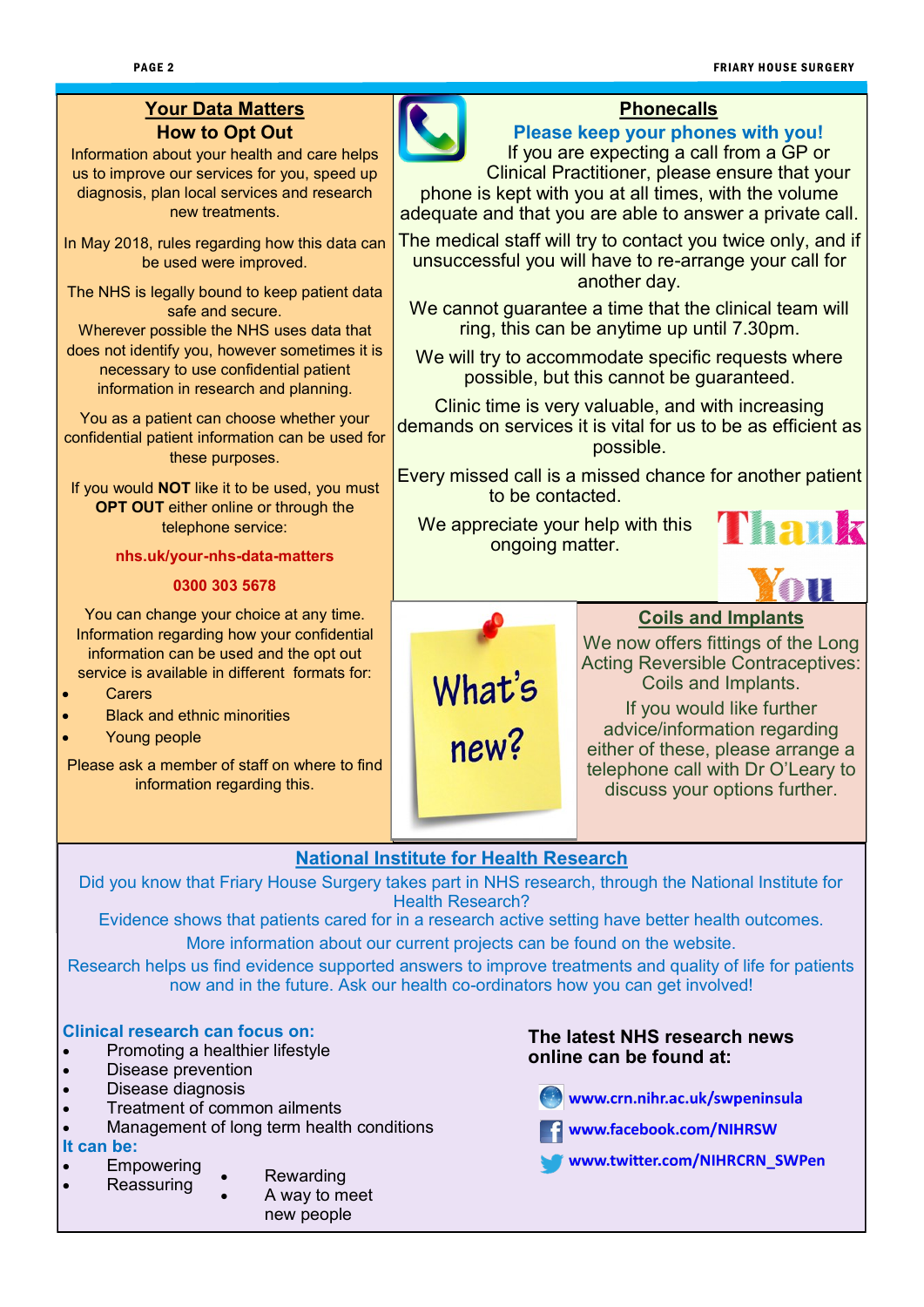#### **Flu Vaccination**

#### **Remember to get your flu vaccine, here free on the NHS if you are:**

- 
- 2 and 3 year olds born between 01/09/2014 and 31/08/2016
- 65 years of age or over
- **Pregnant**
- Diagnosed with certain medical conditions/disabilities
- Living in a long-stay residential care home or other long-stay care facility
- Receive a carer's allowance, or you are the main carer for an elderly or disabled person whose welfare may be at risk if you fall ill.

Frontline health and social care workers are also eligible to receive the flu vaccine. It is your employer's responsibility to arrange and pay for this vaccine.

#### **Our Clinical Team**

Our GP Surgery is made up of a multi-disciplinary team, to offer you the most appropriate services during your times of need.

This includes:

- Two General Practitioner Partners > Dr O'Leary and Dr Bertie
- Two salaried General Practitioners > Dr Papa and Dr Menth
- Two Paramedics > Lee and Lindsay
- Two Nurse Practitioners > Julie and Mandy
- Four Nurses > Jacki, Sarah, Sue and Sophie
- Two Health Care Assistants > Kirstie and Sarah
- One Phlebotomist > Sue
- Pharmacy Technician > Lisa Girvan Lisa is employed by Livewell Southwest, but we are grateful to have her supporting us in medicines management.

#### **Coffee Morning**



#### **Wednesday 12th December**

#### **10.00am**

#### **Alzheimer's Society**

Please come and join us for a coffee morning, In aid of supporting the Alzheimer's Society. Most of us will know someone who suffers from this degenerative disease, and will understand how important it is to continually strive to improve the available care and support. All funds raised from the coffee morning will help fund research and provide vital resources for people living with dementia.

# **Christmas Closing Dates**



**25th December 26th December 1st January** 

**Don't forget to get your repeat prescriptions in before the 14th December at the latest, so you don't run out over the festive season!**